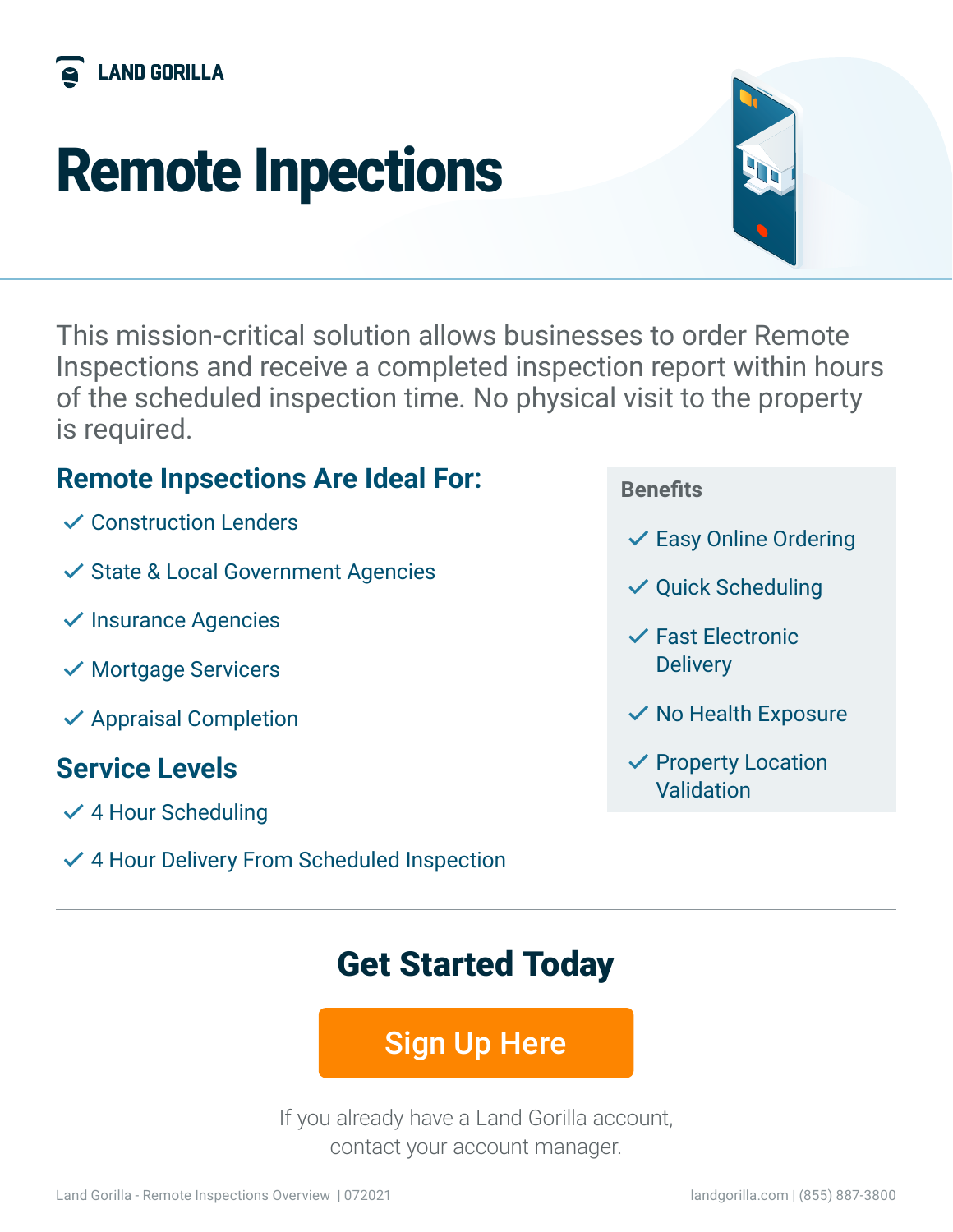## How It Works:

Land Gorilla connects homeowners with our remote inspectors to deliver a fast and efficient inspection report.

- 1. Place an order online for a remote inspection.
- 2. Land Gorilla connects the Remote Inspection Specialist to the property contact to schedule the inspection.
- 3. The Remote Inspection Specialist confirms the identity of the property contact and verifies the site location.
- 4. The Remote Inspection Specialist uses live streaming video to record the inspection with the property contact.
- 5. Land Gorilla delivers a complete inspection report back to the requester.

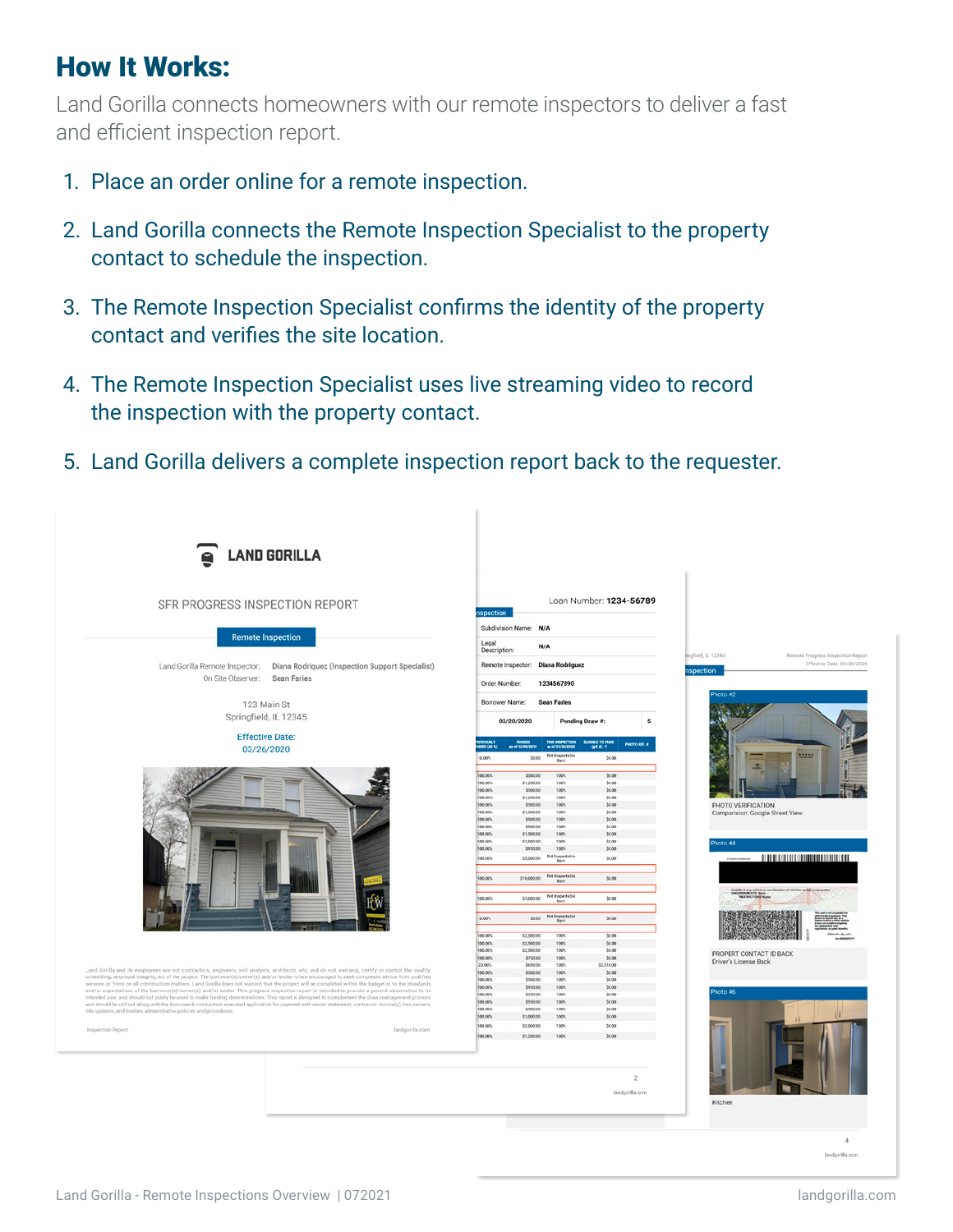# Frequently Asked Questions

### The Process and Use Cases

#### **Can this product be used for any type of home inspection?**

Yes, this product can be used for any inspection that is acceptable to the company that is requesting it. If you are interested in adopting this technology for your organization, please contact your account manager or account executive to learn more.

#### **How does the point of contact for the property know what they need to do for the inspection?**

Land Gorilla provides instructions to the point of contact prior to the inspection taking place. A Land Gorilla Remote Inspector has a pre-inspection call with the point of contact to review what is needed and also instructs the point of contact live on the streaming video during the remote inspection.

#### **What does the Point of Contact (POC) need to have in order to participate in a remote inspection?**

The POC needs a smart device on iOS or Android, good Internet connectivity, and a state-issued driver's license. It's important to note that in order to validate the property location, Land Gorilla must be able to verify the property's location through a 3rd party such as Google street view, a previous appraisal report and/or county local records.

#### **Once an order is placed, how long does it take for Land Gorilla to reach out to the subject property contact?**

Within 4 hours of the order being placed, however, most occur within 60 minutes of placing the order.

#### **Can you support non-English-speaking property contacts?**

Currently we can support Spanish-speaking contacts. If you identify the POC as Spanish language preferred, we can have a bilingual remote inspector assigned.

#### **Is Land Gorilla's Remote Inspection process patented?**

Yes, Land Gorilla has a patent pending. This remote inspection product is exclusive to Land Gorilla.